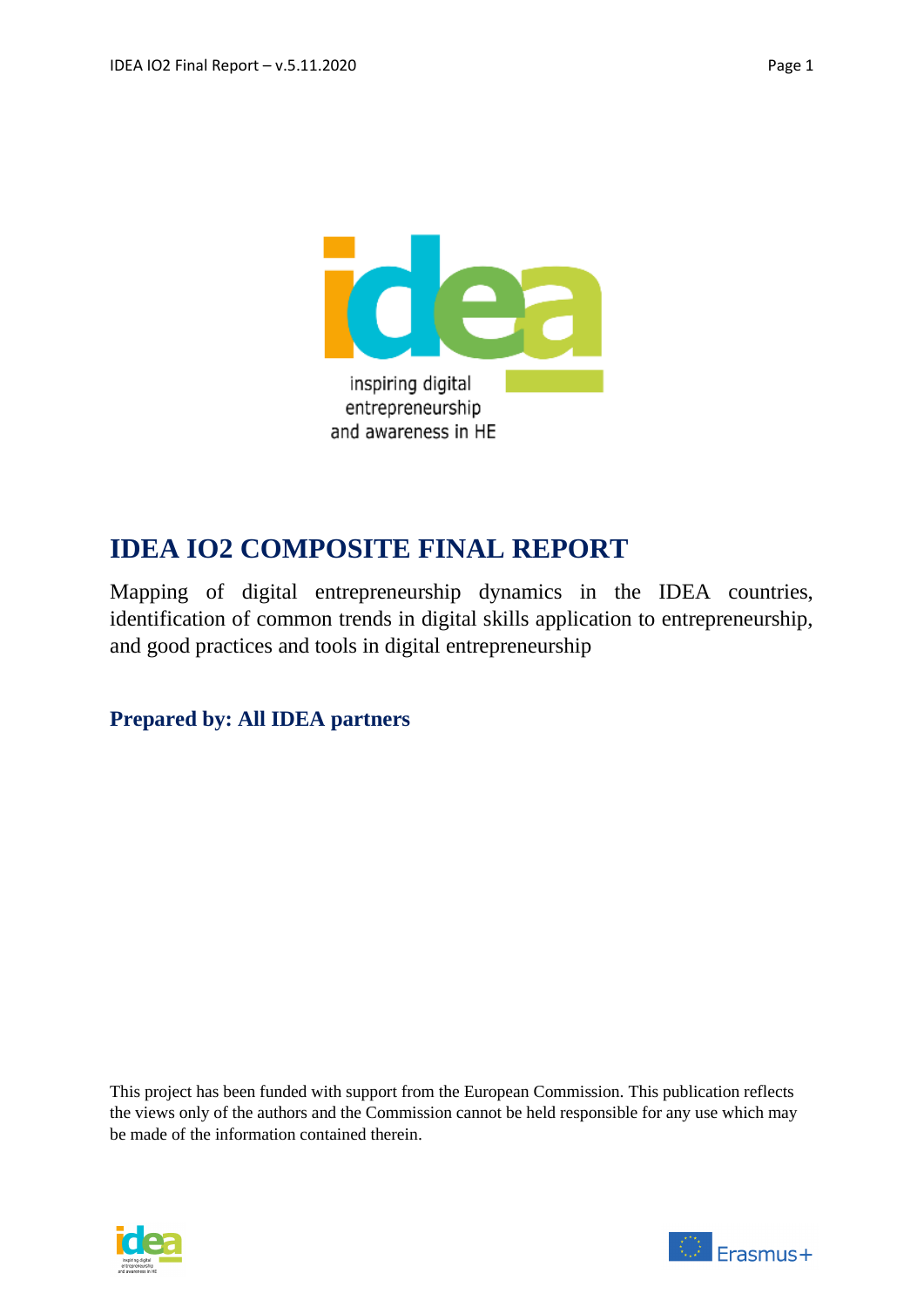## **Table of Contents**

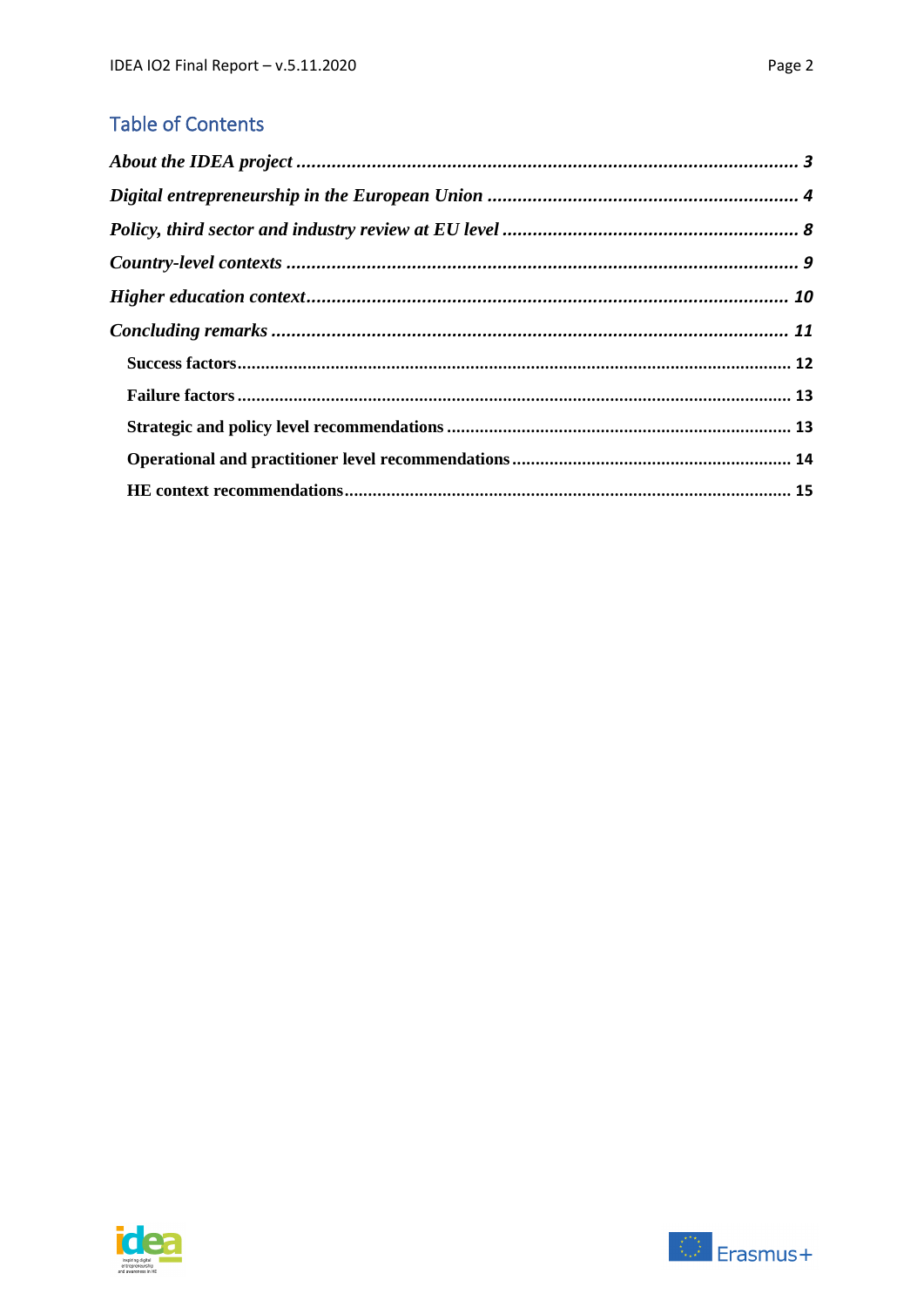## <span id="page-2-0"></span>**About the IDEA project**

The IDEA – Inspiring Digital Entrepreneurship and Awareness in HE is an Erasmus+ Strategic Partnership project. It is being delivered by nine partners from seven European countries. The IDEA consortium brings together partners with different backgrounds such as business/ICT field, higher education institutions and NGOs and social partners. By pooling their knowledge and talent these partners have designed a project that addresses the gaps and mismatches in the areas of digital and entrepreneurial skills of European students. The project boosts the effectiveness of higher education (HE) curricula and magnifies HE students' chances of success by combining training targeted to above two sets of skills.

The IDEA provides response to the specific needs of European youth in the age of digital economy. Through its activities and outputs IDEA develops an innovative approach of one of the most important factors behind the entrepreneurial success: the use of digital skills applied to entrepreneurship. One of the first crucial traits of successful entrepreneurs is the ability to keep up with the latest social, technological and economic trends. By developing tailored training programme and deploying a full scale multilingual open education resource (OER) platform IDEA will widen its results across the entire European Union's educational space. In this way, IDEA contributes to the ability of European member states to exploit the transformative power of the digital economy in combat against socio-economic lagging and youth unemployment.

This composite report is based on results from a comprehensive mapping and stock taking of digital entrepreneurship dynamics in the countries involved (Croatia, Italy, Romania, Slovakia, Poland, Spain and Belgium), identification of common trends in digital skills application to entrepreneurship, issues, best practices and tools, and consequent extrapolation of "what works" and "what does not work" elements in digital entrepreneurship in HE environment. The mapping and stock taking had been executed by IDEA project partners in their respective countries, as well as at an EU level. Based on this effort, IDEA partners proposed a set of



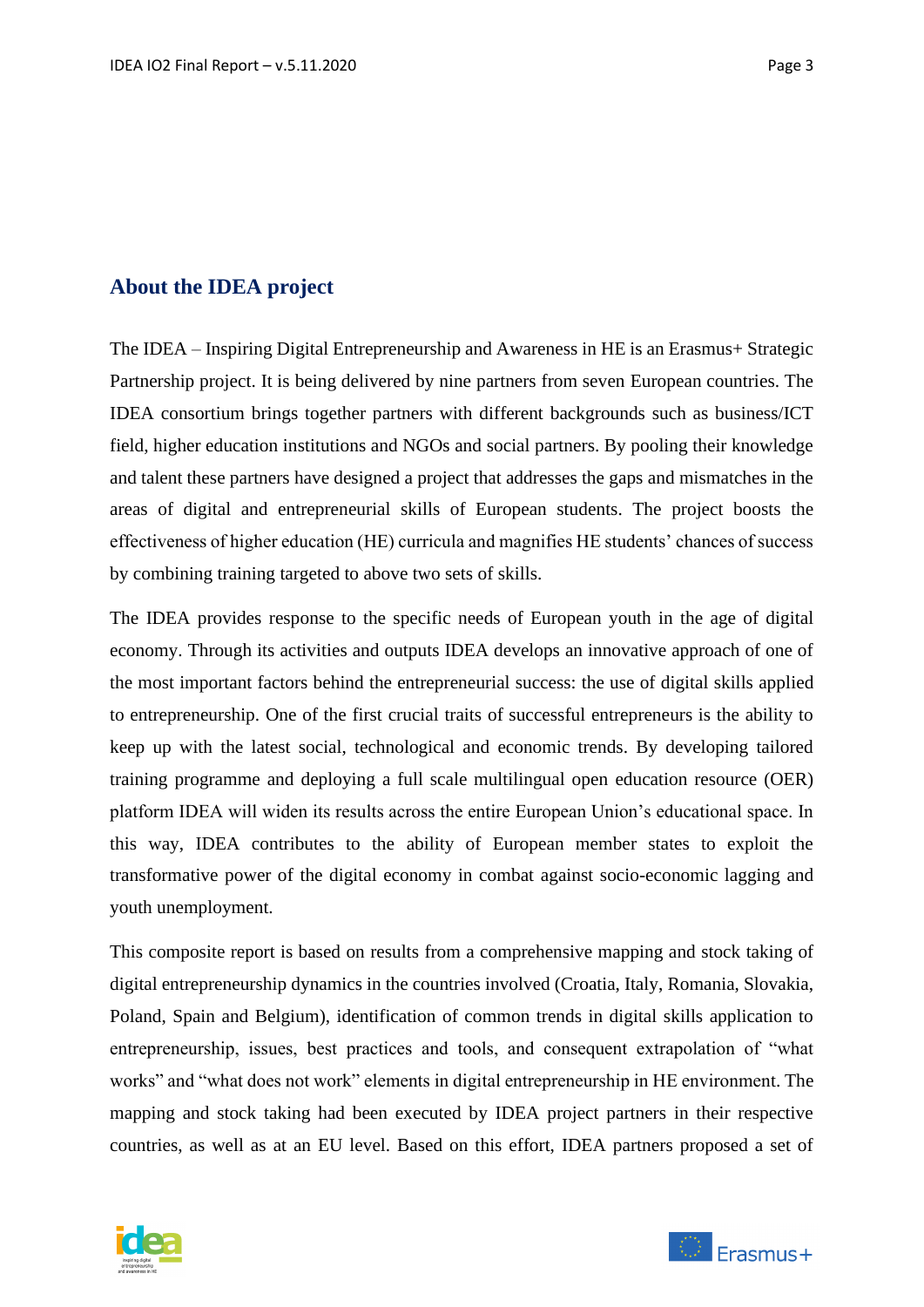success and failure factors together with recommendations targeted at digital entrepreneurship dynamics in higher education (HE) context and beyond.

The results of mapping and stock taking of digital entrepreneurship dynamics serve not only as guidelines for formulation of European educational policies in the field of digital skills. Their practical value reflects itself also in their role of pillars for development of IDEA training programmes. These results will be deployed throughout the Europe via its OER platform destined to become a knowledge hub and an open education focal point. IDEA will rise awareness among HE institutions and education authorities about the potential of digital and entrepreneurship skills and their role as business success factors. Through all these activities IDEA will improve professional success chances of HE students with different backgrounds.

#### <span id="page-3-0"></span>**Digital entrepreneurship in the European Union**

 Digital entrepreneurship has been viewed as a critical pillar for economic growth, job creation, and innovation by many countries including the Member States of the European Union. European Commission (2015) defines digital entrepreneurship as creating new ventures or transforming existing businesses by developing novel digital technologies and/or novel usage of such technologies. Digitalization is a very up to date topic and only very traditional businesses have not been affected yet. While it presents enormous opportunities, it is a source of major risks at the same time, therefore researchers and academics pay it increased attention.

The literature on digital entrepreneurship has grown significantly in the last decade, however minimal research has addressed this topic which can be even more applied to digital entrepreneurship education. Research in the area of digital entrepreneurship has been mainly focused on digital business models as digitalization presents many opportunities to modify them, digital entrepreneurship process as necessary steps to be taken to succeed, platform strategies which are important tools enabling businesses to grow, a digital ecosystem which represents enabling environment and processes involving stakeholders, social digital entrepreneurship as a tool to engage low-income people into entrepreneurship, and digital education.

Digital entrepreneurship education has been underdeveloped and there are significant research gaps. While research in entrepreneurship education is quite abundant, describing different methodologies, tools, and concepts, that still has to be done in the specific field of digital entrepreneurship education. So far, most studies focus on boosting digital



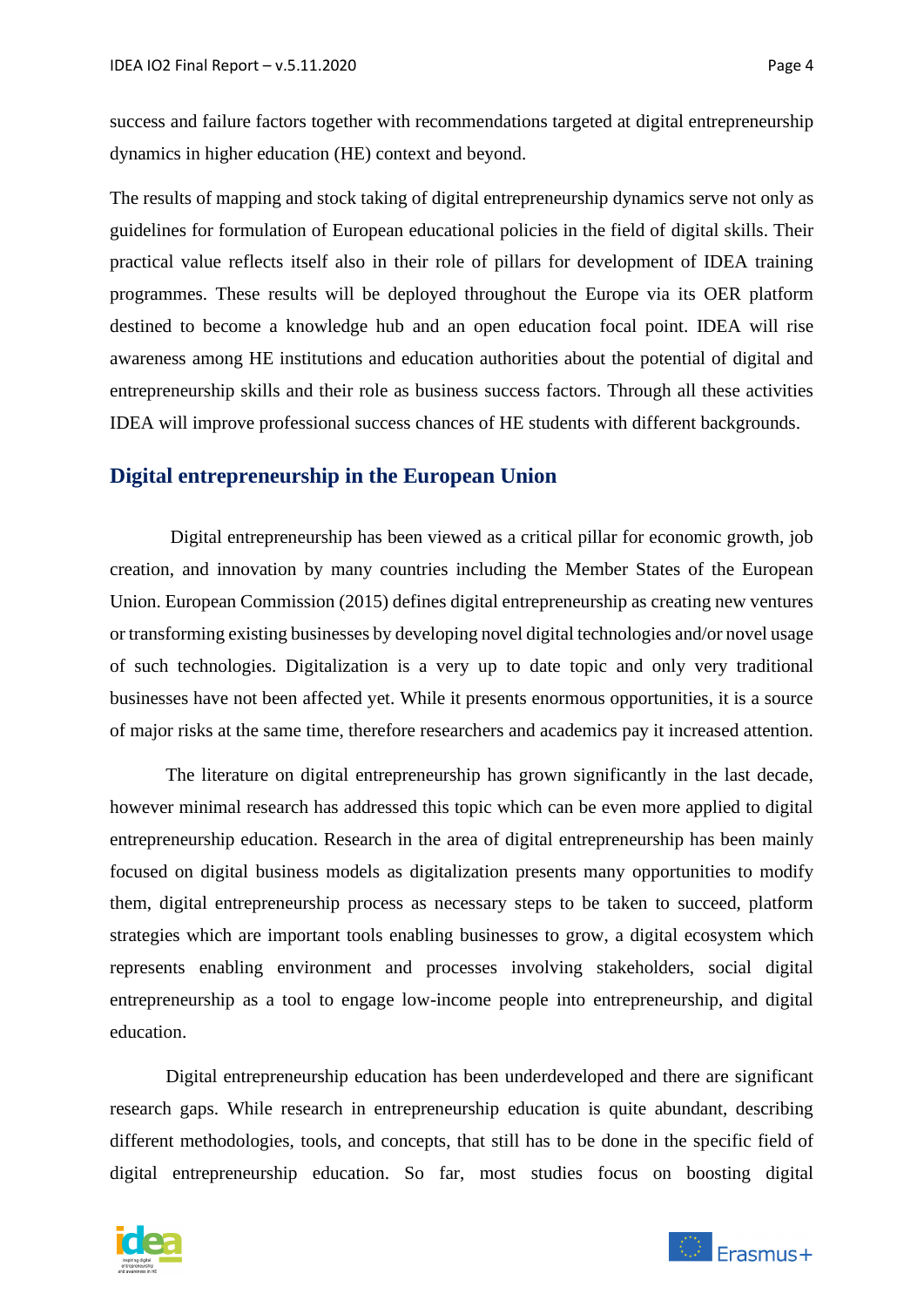entrepreneurship intentions among university and secondary education students and their attitudes towards digital entrepreneurship, identifying key digital entrepreneurship competencies and skill-sets to start a digital venture among students or existing digital entrepreneurs, and enhancing students´ knowledge whether it is about starting a digital venture or ICT such as using digital content, software, digital teaching, learning tools, etc.

Today in Europe, there is a shortage of more than 500,000 digital jobs and the demand for digital jobs is overtaking supply. Furthermore, new digital jobs are increasing at an average of around 4% a year. Unemployment rates are at an all-time high, yet industries are unable to find the appropriately skilled people to fill their digital needs. A huge gap between the demand for digital skills and the actual skills of European citizens exists primarily due to low competences levels, since connectivity and access to basic ICT infrastructure is widely available in Europe. The 2020 DESI Ranking<sup>1</sup> in Figure 1 shows substantial differences in human capital across EU member states which consists of basic and advanced digital skills. Eurostat, for example, notes that the share of people with at least basic digital skills ranges from 29 % in Bulgaria and Romania to 85 % in Luxembourg and 79 % in the Netherlands.

#### **Figure 1. DESI 2020 Ranking**



<sup>&</sup>lt;sup>1</sup> [https://publications.jrc.ec.europa.eu/repository/bitstream/JRC112439/jrc112439\\_eides\\_report.pdf](https://publications.jrc.ec.europa.eu/repository/bitstream/JRC112439/jrc112439_eides_report.pdf)

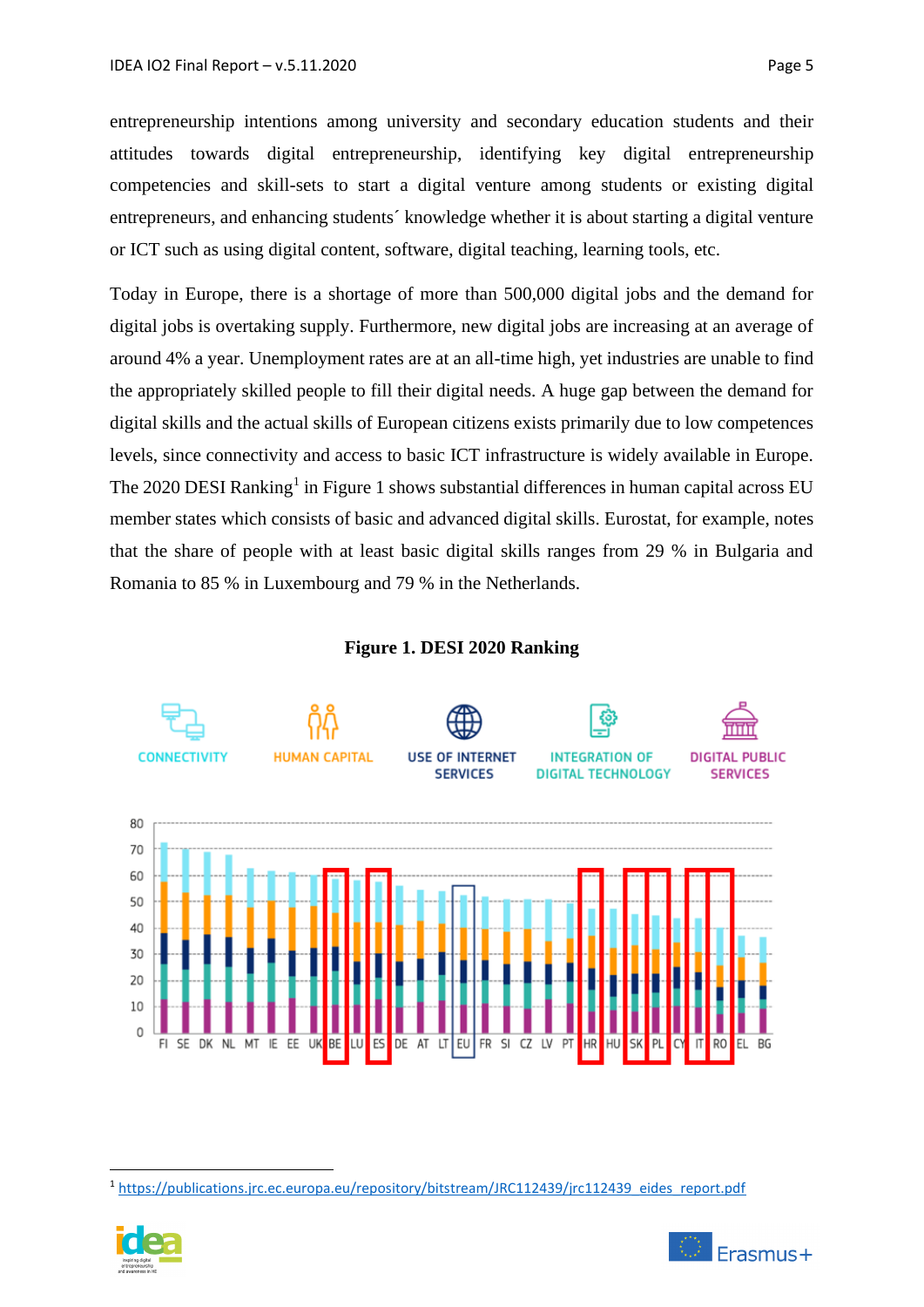The European Commission's work programme for 2020 "A Union that strives for more"<sup>2</sup>, states that investment in digital skills will be essential to address a widening skills gap and changing work patterns, as well as to regain European mastery and ownership of key technologies. Coupled with improving digital literacy, this will be the driver of the updated Digital Education Action Plan<sup>3</sup>. Since 2018 the action aims to foster digital competences and open science skills in higher education with the objective to engage, inform and train higher education students, teachers, researchers and staff.<sup>4</sup> Furthermore, the EU scenario underlines how important are the openness and interactivity of the Internet that enable businesses to harness the co-creative potential of large, uncoordinated audiences for novel forms of value creation, which, combined with novel revenue models, enable businesses to fundamentally re-think how they deliver products and services.

Digital entrepreneurship has potential of reviving remote regions, advance gender equality on labour market and boost the overall socio-economic development. Yet, businesses - and SMEs in particular - often struggle with digital developments. Barriers to cross-border trade, regulatory and administrative burdens, insufficient access to finance and digital skills in the workforce. Removing intermediaries, matching employers with their future employees, providing online education, adapting the educational material, giving people their first physical address and their first bank account are just a few of the areas that digital entrepreneurs have to address. In European Union, the growth of digital enterprises takes uneven pace across countries as 2019 EIDES ranking shows (Figure  $2)^5$ .

<sup>&</sup>lt;sup>5</sup>[https://publications.jrc.ec.europa.eu/repository/bitstream/JRC117495/jrc117495\\_eides\\_2019\\_final\\_with\\_ide](https://publications.jrc.ec.europa.eu/repository/bitstream/JRC117495/jrc117495_eides_2019_final_with_identifiers.pdf) [ntifiers.pdf](https://publications.jrc.ec.europa.eu/repository/bitstream/JRC117495/jrc117495_eides_2019_final_with_identifiers.pdf)





<sup>2</sup> [https://ec.europa.eu/info/sites/info/files/cwp-2020-publication\\_en.pdf](https://ec.europa.eu/info/sites/info/files/cwp-2020-publication_en.pdf)

<sup>&</sup>lt;sup>3</sup> [https://ec.europa.eu/education/education-in-the-eu/digital-education-action-plan\\_en](https://ec.europa.eu/education/education-in-the-eu/digital-education-action-plan_en)

<sup>4</sup> [https://ec.europa.eu/education/education-in-the-eu/european-education-area/digital-education-action-plan](https://ec.europa.eu/education/education-in-the-eu/european-education-area/digital-education-action-plan-action-5-open-science-skills_en)[action-5-open-science-skills\\_en](https://ec.europa.eu/education/education-in-the-eu/european-education-area/digital-education-action-plan-action-5-open-science-skills_en)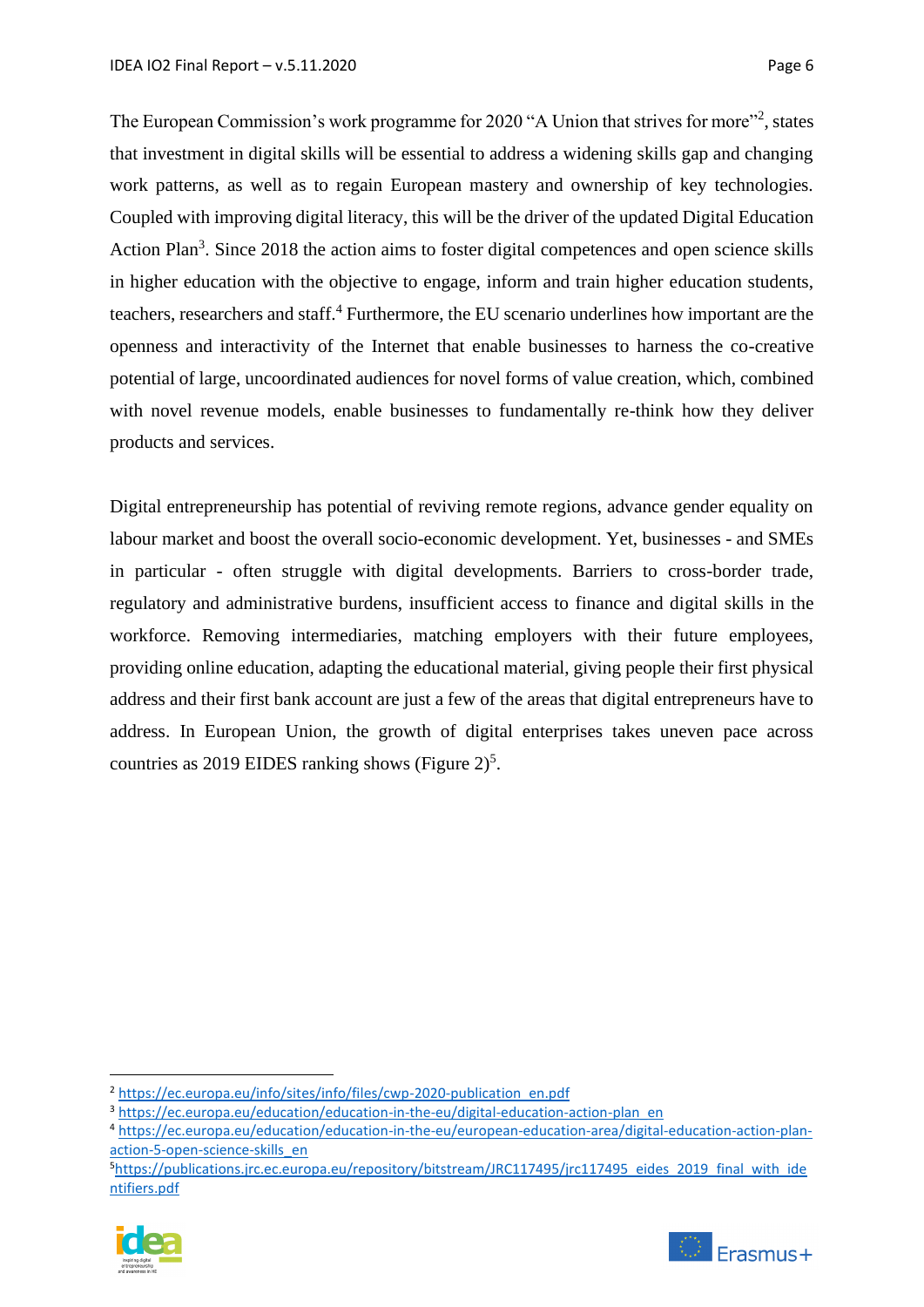

The report states that Sweden, Denmark, Netherlands, United Kingdom, Finland, Germany and Luxembourg lead as for their digitalised General and Systemic Framework Conditions for entrepreneurship. Behind at a notable distance according to the EIDES are the followers made of seven countries: Ireland, **Belgium**, Austria, Estonia, France, Malta and **Spain**. A third cluster is made of catchers-up: Czech Republic, Lithuania, Slovenia, Portugal, Cyprus and **Poland**. Finally, the laggards are the remaining eight countries: **Italy**, Hungary, Latvia, **Slovakia**, **Croatia**, **Romania**, Greece and Bulgaria**<sup>6</sup>** . It is striking that Italy, in spite being one of the G7 countries, ranks in this group together with former centrally planned economies and Greece.

In order to build digital entrepreneurship ecosystems, a number of measures are necessary. A common framework will require harmonisation at European level in terms of e-government. This will help to define a common platform that will enhance business and interconnection opportunities. This vision should also be replicated at the educational level, especially in universities. The new EU skills agenda<sup>7</sup> recognises the need to support cooperation among education, employment and industry stakeholders to improve the digital skills of the wider population, not just IT professionals. To achieve such objectives, lifelong and non-formal learning play a key role in teaching skills, including digital skills. The European Commission recognises that formal education is not the only player in teaching digital skills and that nonformal education providers can offer efficient and fast ways to acquire and upgrade digital skills.

<sup>7</sup> <http://ec.europa.eu/social/main.jsp?catId=1223>



<sup>&</sup>lt;sup>6</sup> In bold, countries represented in the IDEA Project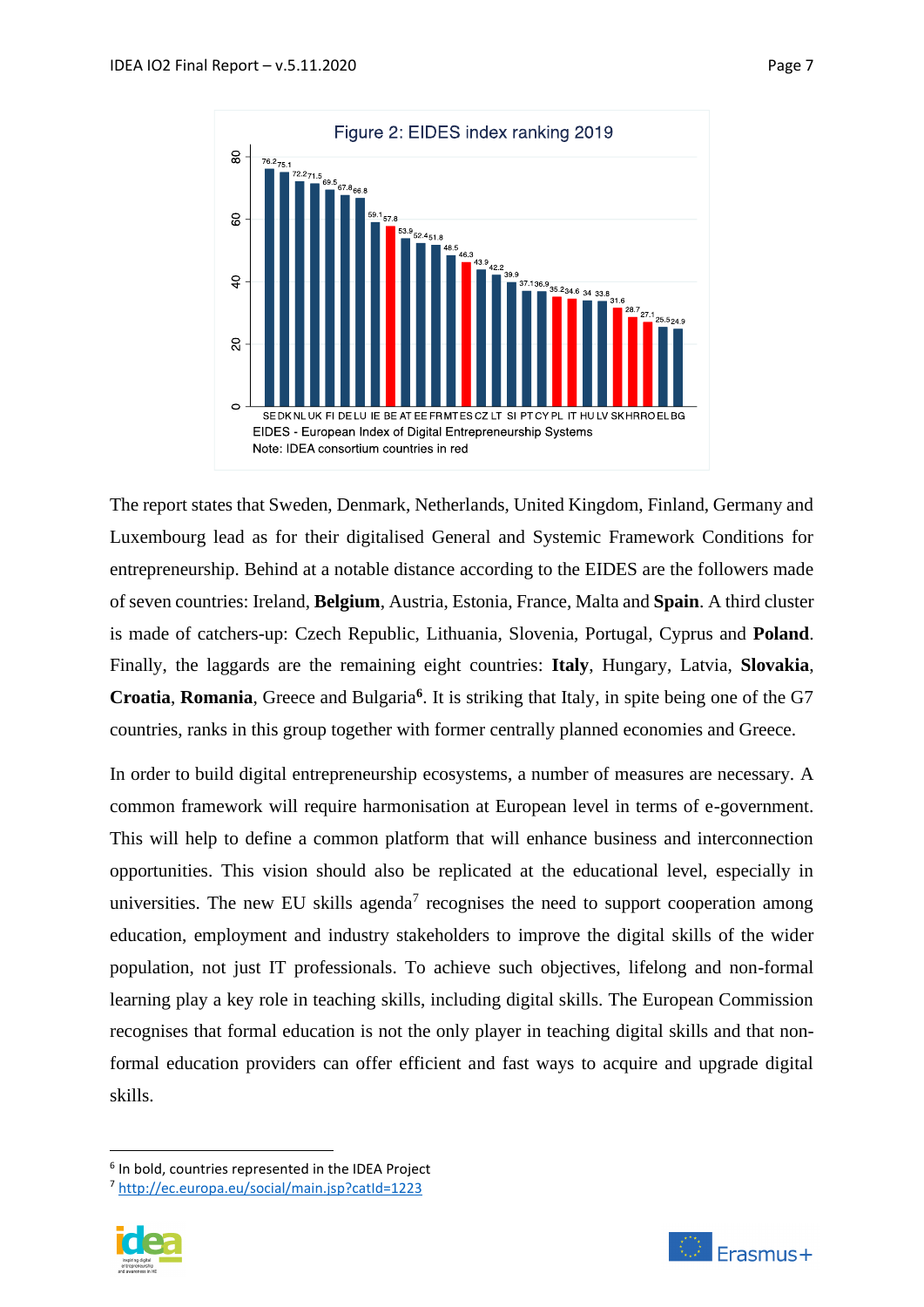To explore the drivers behind these processes the IDEA researchers focused their efforts in three interrelated areas: the mapping of state and digital entrepreneurship dynamics and policy initiatives at the EU level, the country level developments and the trends in higher education with respect to the digital entrepreneurship.

#### <span id="page-7-0"></span>**Policy, third sector and industry review at EU level**

The phenomenon of digital transformation in Europe has fully affected all the Member States which over the past decade have defined a significant infrastructure and systemic adjustment for the reduction of the digital divide and the spread of digital literacy. Nevertheless, the level of development of digital skills and specific training courses on digital entrepreneurship at Higher Education level still follows a worrying trend in EU. Currently there is no common framework of skills that can encourage the proliferation of courses of study geared to digital enterprise. To foster a digital-friendly culture, the EU should encourage its member states to integrate digital skills such as data science and computer science courses into their primary, secondary, and university curricula. The new European Commission's work programme for 2020, "A Union that strives for more" states that investment in digital skills will be essential to address a widening skills gap and changing work patterns, showing renewed interest in increasing digital skills as a basic condition for economic growth.

The reasons why these educational objectives have not yet been achieved in Europe are attributable to: lack of training in synergistic methods; keeping the freshness alive; finding suitable entrepreneurs to take part in HE programmes; finding the right space in academic timetable and curriculum. We have analysed EU sources as the European Index of Digital Entrepreneurship Systems (EIDES), the Digital Economy and Society Index (DESI) and others, with a specific focus on the Countries represented in the IDEA project starting from Digital Entrepreneurship and landing in the context of Higher Education. The snapshot that comes out in EU underlines a general fragmentation in the context of Digital Entrepreneurship and digital skills with high performances by the northern and Baltic countries (size of country doesn't matter) while the states of south-eastern Europe still remain below the European average.

It is universally accepted that digital transformation is happening. What remains uncertain is the way in which it will unfold and whit what effects. Digitalisation in education will continue to grow the coming years. The demand for digital and personalised content, tools and environments will only grow. Schools must adopt digitisation as part of their overall

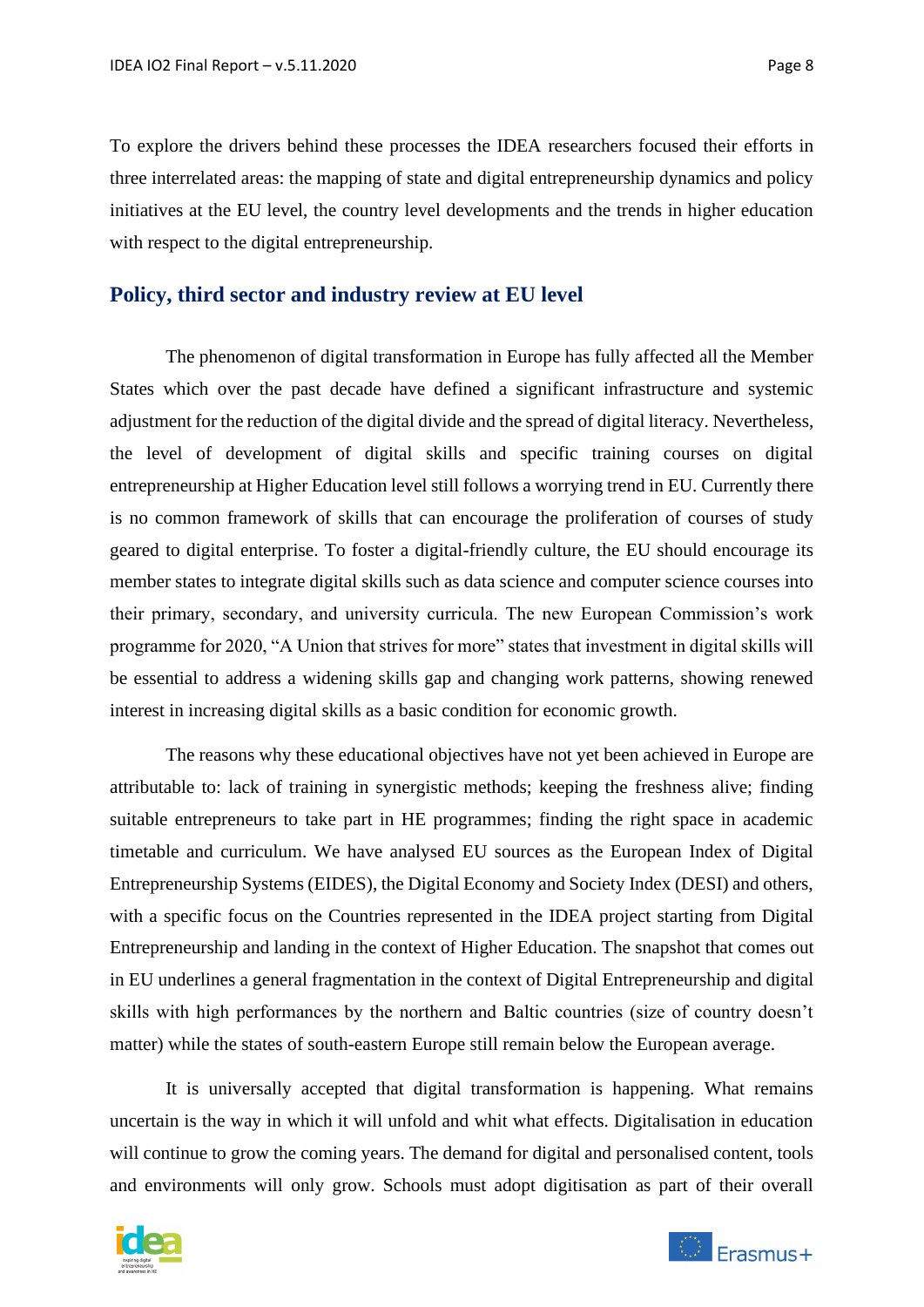strategy in order to transform existing structures and processes, enforce digital change, and enable innovation and entrepreneurship. Nevertheless, only a few European member states have been able to cope with digital transformation and this is reflected in the lack at Higher Education level of shared initiatives which allow to educate, stimulate and incubate future digital enterprises. To foster a digital-friendly culture, the EU should encourage its member states to integrate digital skills such as data science and computer science courses into their primary, secondary, and university curricula.

### <span id="page-8-0"></span>**Country-level contexts**

The emergence of new trends in digital technologies and innovations has been accelerating at a record pace in recent years. The transition from an industrial society to an information society and industry 4.0 is a revolutionary global change. This implies a whole set of challenges, together with many opportunities. While some IDEA countries already have a digital strategy in place, some other countries still report lack of a comprehensive and systemic strategic architecture promoted at national policy level.

If digital government strategies (whether comprehensive or fragmented) are in place, the priority focuses most often include: providing appropriate technical infrastructure and digital connectivity, digital transformation of businesses, equalizing the digital opportunities, developing and upgrading digital skills, building social infrastructure, implementation of egovernment services for both citizens and business entities, sustainable and green investments. Most of IDEA partners report good digital connectivity with fixed broadband and 4G mobile coverage, while the ultrafast broadband coverage is not yet completely developed.

As for the e-government, IDEA partners report that governments in their countries initiated several digital services and portals that make public agenda easy and more efficient. However, still those online services provide mostly online information and to some extent offer interactive feedback. The arrival of technology has brought important changes to the market place, revolutionized the society and with it, the world of work. Practically in all IDEA countries, companies are looking for upper skilled digital profiles. In fact, upgrading digital skills and their application in businesses is a further important pillar in the development of digital entrepreneurship.

However, at the same time, all IDEA partners indicate that in their countries, the business sector is currently suffering from a major imbalance between supply and demand for digital

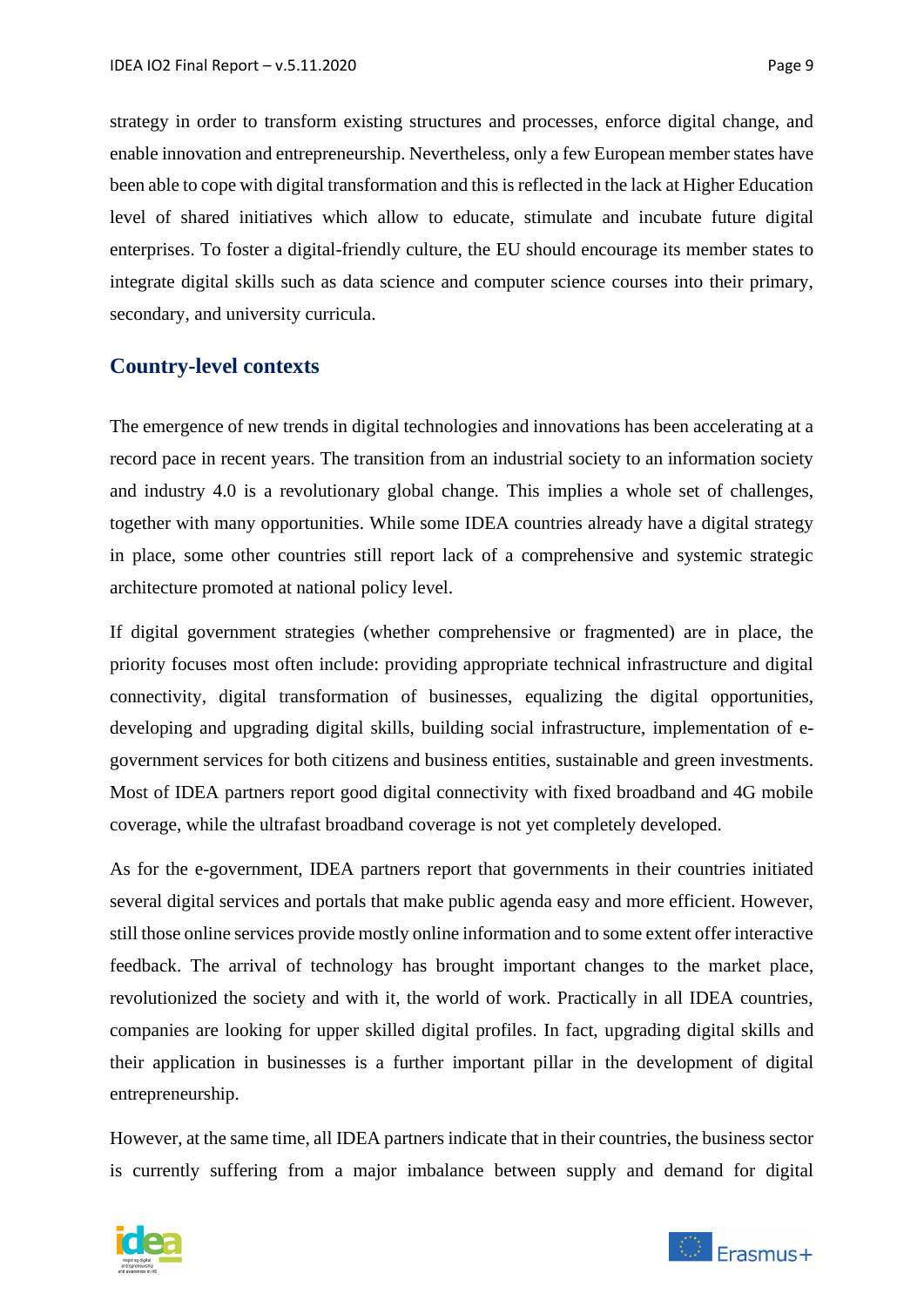professionals with sufficient digital skills. Despite the efforts in improving digital skills being present in all IDEA countries, the supply of ICT specialists and IT literacy lag behind the market needs. Further, IDEA partners often report gap between women and men in ICT engagement in their countries. Then, engagement in digital activities often varies considerably across age groups, which naturally corresponds to different levels of digital advancement and representation of computer skills.

One of the main reasons of the digital skills mismatch even in case of fresh graduates is that students do not receive specific practical training on digital skills during their educational career. Also, interest in STEM disciplines is often not sufficient to reflect the market needs. Some IDEA countries still report rather outdated educational systems that need transformation into solution-oriented ones, with a special focus on the development of analytical thinking. Multiple voices across IDEA countries call for development of training programs oriented to the digital industry. High-level digital skills for ICT professionals are needed in all industry sectors, as they represent the key to boost the digital transformation of companies.

IDEA partners often indicate, that majority of R&D investments in ICT in their countries is done by large and medium-sized enterprises, whereas small and micro enterprises comprise only a small proportion of total R&D investment. Evidences from most of the IDEA countries show that various above-mentioned gaps are often addressed by initiatives of third sector and private sector representatives. Moreover, these are often more efficiently suited to the concept of digital entrepreneurship development within different target groups. However, they are often isolated and ineffectively supported by public policies.

Finally, IDEA partners did not come across a wide range of reports describing the situation of digital entrepreneurship in their countries. Thus, this finding justifies that the IDEA project as a whole, and this intellectual output in particular, fills this information gap and provides valuable results, which in turn can stimulate specific actions aimed at promoting digital entrepreneurship in IDEA countries and beyond.

## <span id="page-9-0"></span>**Higher education context**

All IDEA partners indicate that in their countries, HE institutions (HEIs) play an important role as academic centers in education, stimulation and incubation of digital entrepreneurship, as well as shaping entrepreneurial attitudes among the key part of society – students. All IDEA partners

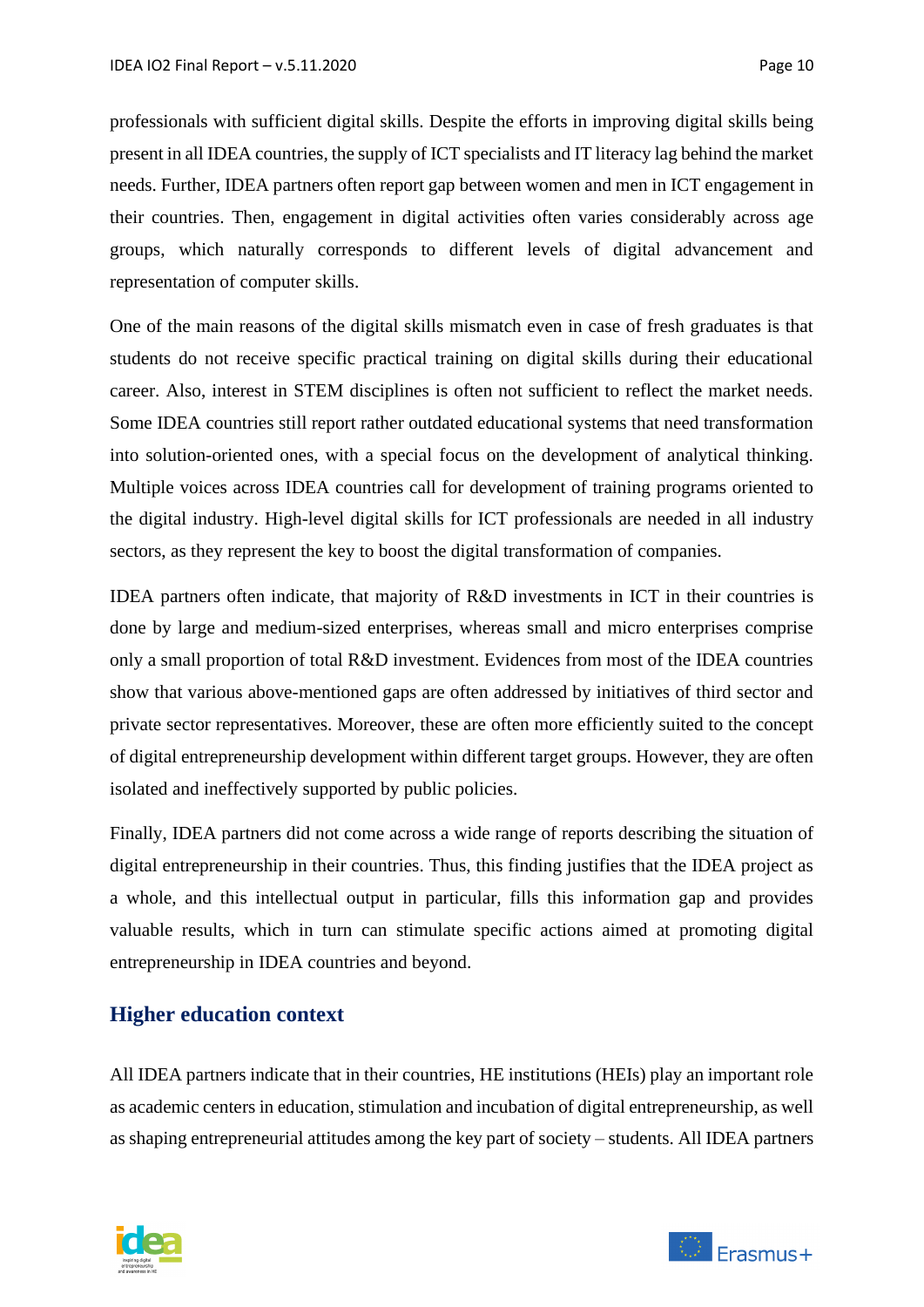also argue that cooperation between the academic and research community and private sector is one of the priorities for development of digital entrepreneurship.

However, still, IDEA partners found evidence that not all HEIs are adequately equipped to educate and train on digital skills and IT competences, and that responsiveness of HEIs to the new business paradigms (among them also being the digitalization) is limited. IDEA partners identified a couple of study programs that are specifically designed for digital entrepreneurship, with an aim to develop relevant skills of future digital entrepreneurs. However, despite a couple of such good examples, access to digital skills and knowledge in most HEIs is offered through rather fragmented programs that focus only on certain elements of digital entrepreneurship. Interdisciplinary programs in digital entrepreneurship are generally lacking. Entrepreneurship and digitalization are often still treated separately, rather than being integrated. IDEA partners also report that several HEIs developed student start-up incubators, either general or specifically focused on digital businesses.

As students studying IT and related fields are more likely to engage in digital entrepreneurial activity, universities and educators should include more entrepreneurship-related subjects and courses into their curricula. Role models play a significant role as far as entrepreneurship in general, as well as digital entrepreneurship intentions, go. Therefore, it is important to promote these role models in different contexts. Another interesting finding suggests that role models mediate women´s participation in digital entrepreneurship, while it can help to increasingly involve them in studying ICT related subjects as women representation is comparatively lower than men.

Digital technology and ICT knowledge are important for digital entrepreneurship involvement, but entrepreneurial knowledge is equally important. Therefore, it is recommended to apply experiential and active learning, for example using simulations and training enterprises as well as putting theory in practice. Reportedly, students are mostly taught theory and minority is to apply it or to put it in practice. That should be reversed.In order to have more digitally entrepreneurial students, universities and other educational institutions should transform as well. Hence, use more digital technologies not only for teaching but to be more effective, be more commercial and competitive. Irreplaceable is the role of an educator or teacher who should adopt an encouraging and active role in the educational process.

### <span id="page-10-0"></span>**Concluding remarks**

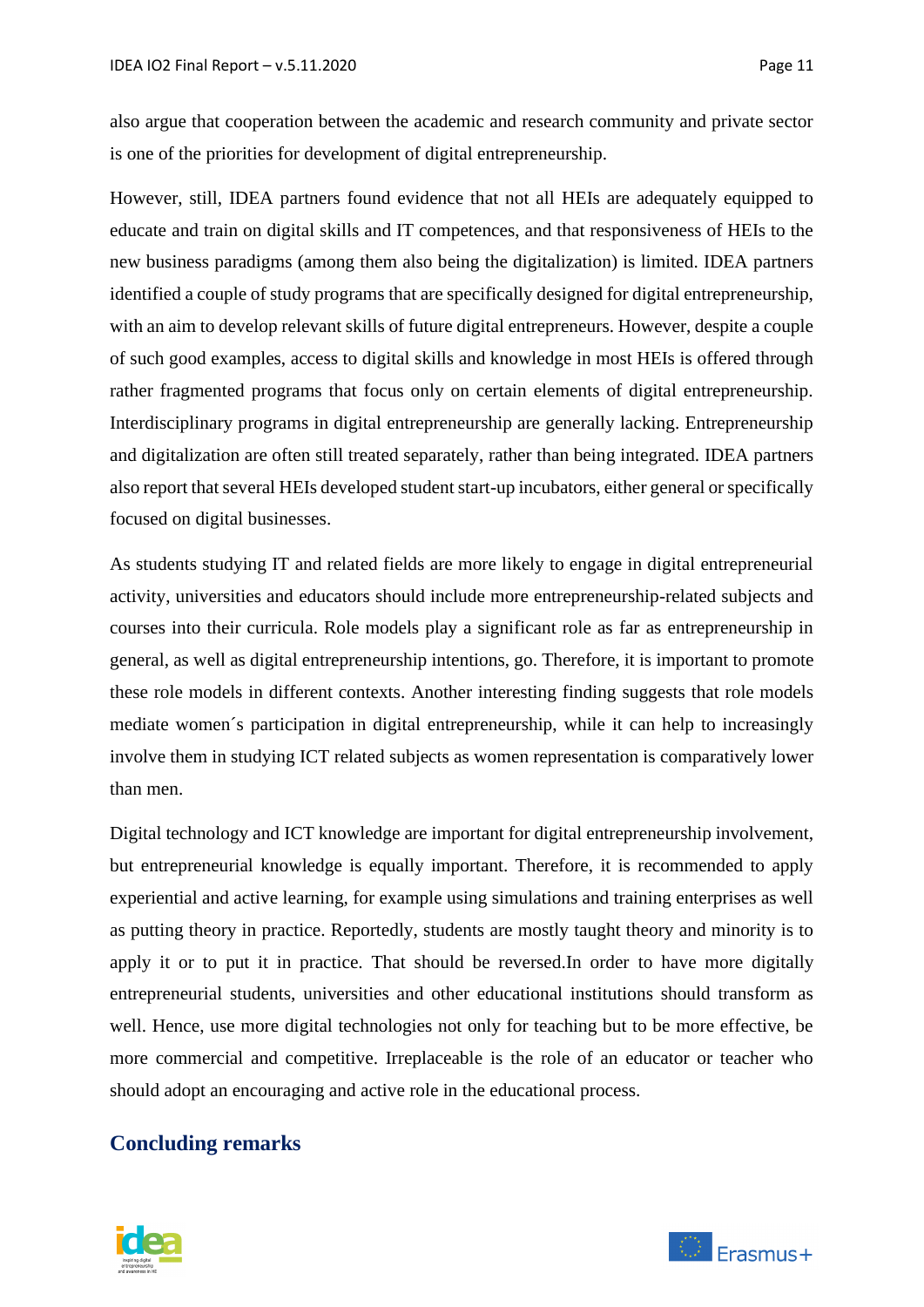The mapping and stock taking of digital entrepreneurship dynamics enabled IDEA consortium to extract the success and failure factors. These served to develop recommendations for fostering of digital entrepreneurship dynamics in HE context and beyond.

## <span id="page-11-0"></span>**Success factors**

### Country context

- Connectivity and high coverage with high-speed internet (combination of fixed line and mobile)
- Comprehensive digital strategies and coordinated implementation efforts
- Cooperation of actors from both public and private sectors (so-called digital coalitions)
- Supportive legislation measure for digital entrepreneurs and IT professionals (e.g. tax reliefs)
- Development of IT capabilities general, but also specific in order to bridge the skills gap where necessary
- Fostering technological and digital uptake in broad population of SMEs, adoption and implementation of advanced technologies
- Private sector innovation potential and the presence of global ICT companies
- Tailoring of the interventions on the basis of the target population's nature
- Boosting the investment in technology and innovative processes
- Usage of e-government services in interaction with public authorities, obtaining information, downloading and submitting forms, etc.
- High usage of e-commerce in all types of markets
- Development of specialized digital innovation hubs or clusters in different sectors of digital entrepreneurship, such as gaming etc.
- Success stories and role models in digital uptake (e.g. e-commerce adoption in SMEs, adoption of digital solutions in SMEs,

## HE context

- Specialized study programmes linked to digital entrepreneurship or, in broader terms, aimed at digital business context in relevant fields (economics, law, IT), as well as interdisciplinary programmes linked to digital entrepreneurship
- Digital entrepreneurship stimulation and incubation initiatives and offerings at universities (startup incubators & accelerators, support services, mentoring, cooperation with business sector, etc.)
- Extra-curricular training programs in specialized fields (e.g. gaming) in connection with local ecosystem and digital business actors
- Networking and community-building with stakeholders from digital entrepreneurship ecosystem (IT sector, technological firms, startups, etc.) and their involvement in common initiatives and partnerships
- Involvement of actors from business and private sector to facilitate access to their practical expertise and experience from business
- Strong cooperation between academia, IT sector and authorities that increases responsiveness to the market needs



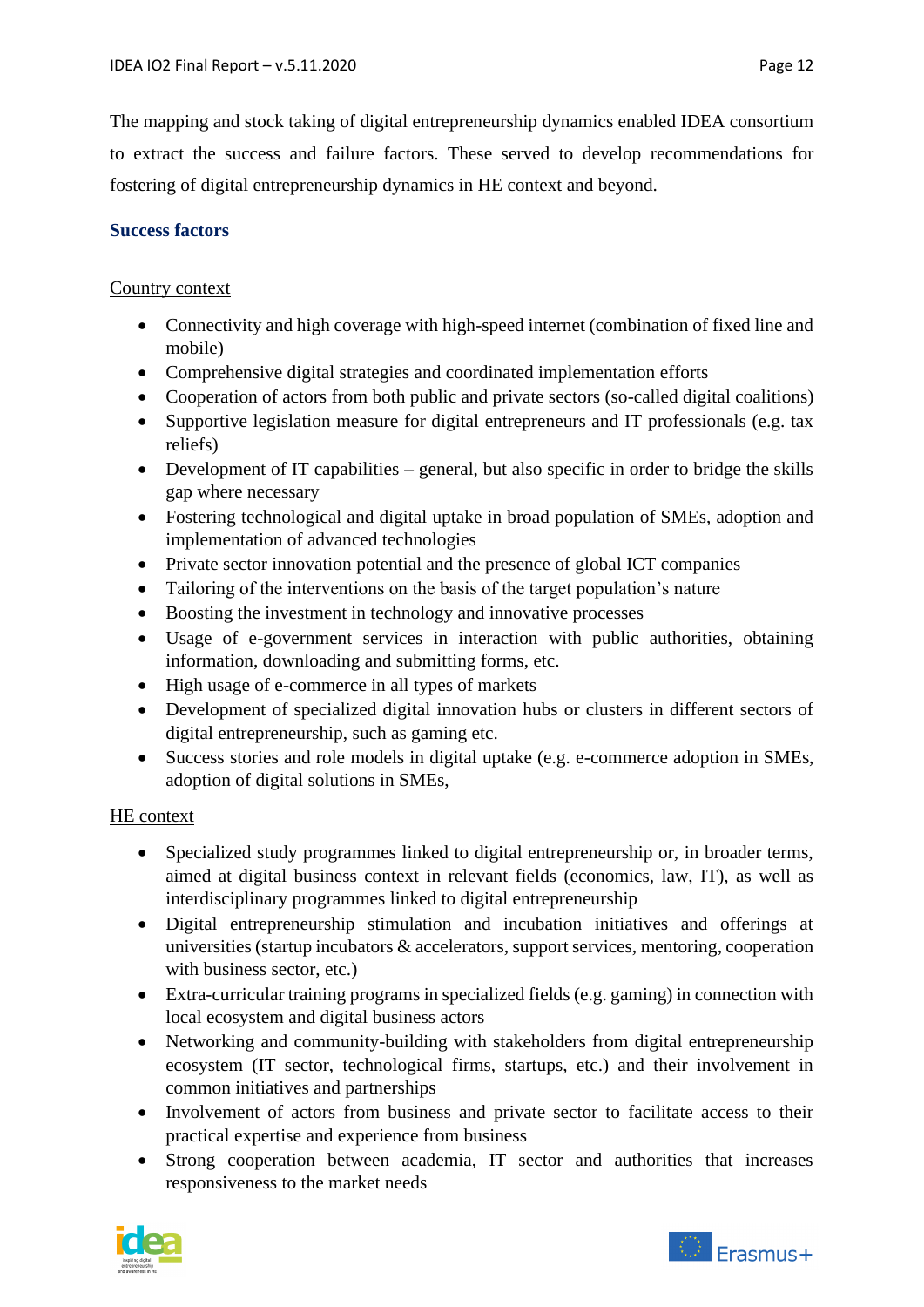### <span id="page-12-0"></span>**Failure factors**

#### Country context

- Lack of a clear digital strategy and flexibility in adapting regulation related to digitalization, problematic and insufficient implementation of strategic documents
- Uncoordinated work of the relevant stakeholders (e.g. institutions, associations, advisory bodies)
- Digital entrepreneurship interventions (from any subjects) are rather isolated actions without a coordinated global scenario, measurable outcome indicators and tracking of long-term and sustainability indicators are often missing
- Barriers for developing infrastructure (high costs, administrative burdens, high charges), especially in rural areas
- Low level of economic digitization and inefficient e-government, procedures that are digitalized only partially and can't be completed 100% online
- Lack of skilled IT specialists and workforce with advanced digital skills
- Outdated educational systems, emphasizing theoretical knowledge instead of their practical adoption,
- Low interest of SMEs to invest into technological and digital uptake, low investment into R&D
- Insufficient outreach of government initiatives to SMEs
- Unnecessary public interventions that disrupt efficient implementation of digitalization
- Lack of continuous support and follow-up activities in training and support programmes
- Various barriers that decrease customers' interest and uptake of digitalized products and services

#### HE context

- Access to digital skills and knowledge through rather fragmented programs that cover only partial elements of digital entrepreneurship. Lack of holistic approach.
- Few interdisciplinary programmes in digital entrepreneurship, lack of initiatives that would support interdisciplinary teams and synergies between deeply skilled IT students and other students with latent inclination to IT
- Dominant focus of DE initiatives on students with ICT background and low attention to non-IT business related fields of study
- Rather theoretical focus of study programmes and lack of practical orientation
- Low proportion of students and graduates of Science, Information Technology, Engineering and Mathematics (STEM) fields

### <span id="page-12-1"></span>**Strategic and policy level recommendations**

• Adopt a strategy for development of digital entrepreneurship and coordinate and align incentives of various government bodies, public entities and business sector towards its implementation;



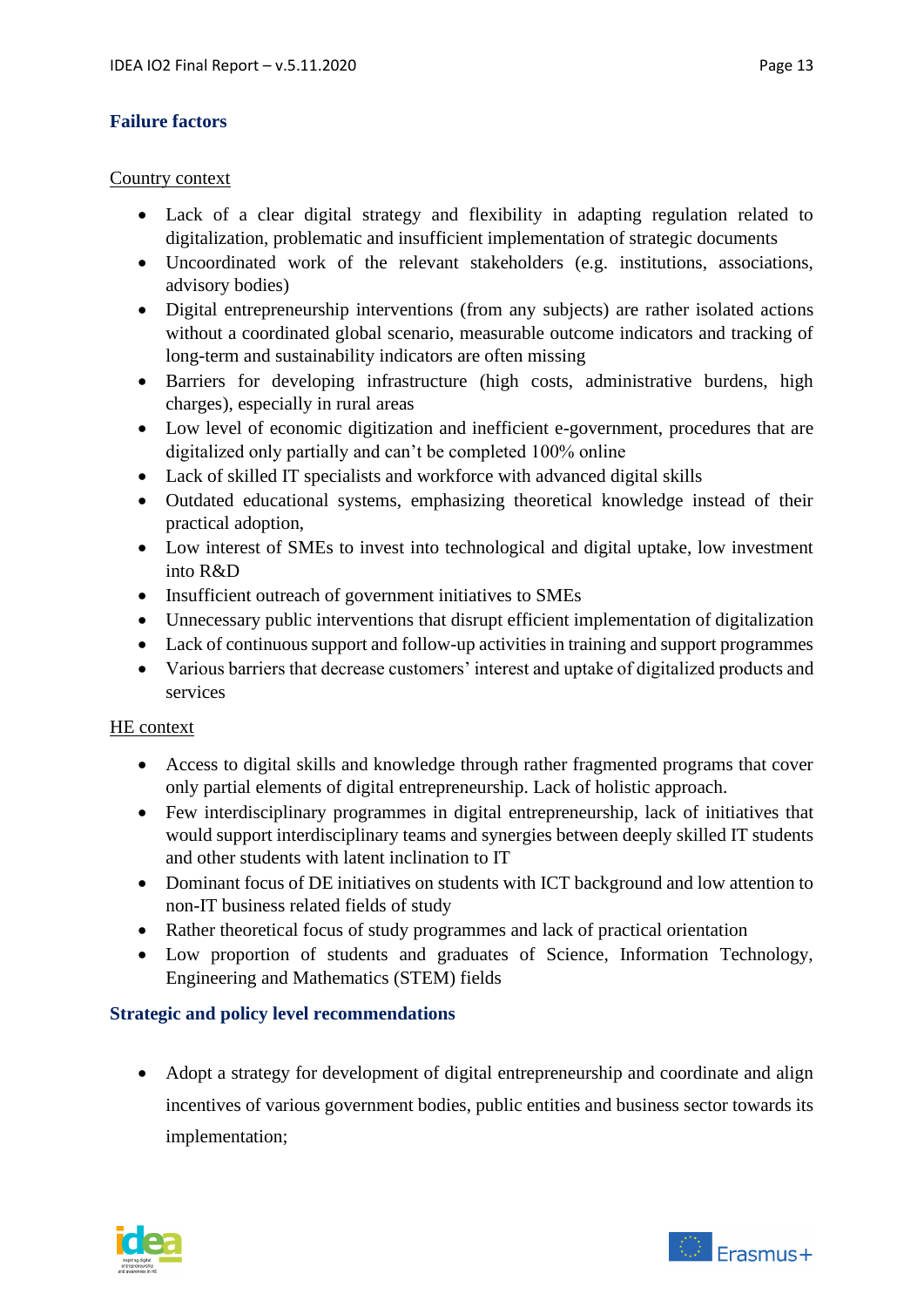- Set a straightforward regulative framework for the development of the digital entrepreneurship;
- Establish active partnership and coordinative activities between all relevant government bodies and authorities, institutions and advisory bodies;
- Involve the private sector and the third sector representatives in development of digital entrepreneurship at national levels. Coordinate key stakeholders beyond the government sector without acting as a controller or intervene into the decision making;
- Government facilitation and indirect support of investments in infrastructure (e.g. by simplifying administrative procedures, lowering related fees and charges);
- Support innovation ecosystem by promoting the tighter cooperation between the academic and research community and private sector;
- Target EU funds to promote digital transformation, and foster learning from digital frontrunners in the EU;
- Steer existing instruments to promote technological leap and productivity;
- Prepare education, healthcare, arts and entertainment sectors for evolution, as these sectors exhibit low digitization and low automation potential;
- Develop, implement, and promote e-government solutions in the public sector.

### <span id="page-13-0"></span>**Operational and practitioner level recommendations**

- Provide support to digital entrepreneurship start-ups by providing training, access to funding, and facilitating teleworking. Provide shared workspaces with high-speed broadband, business incubators and accelerators;
- Provide support to the small and micro enterprises to increase their investment in R&D; boost digital transformation, and to adopt key enabling infrastructure (e.g. specialised software and hardware, digital tools etc.) in early stages of their businesses;
- Provide free customizable digitalization strategies models/templates to start-ups and SMEs as a highly effective solution to boost their switch towards digitalization;
- Create open-access training programmes for existing business owners (and other people, such as employees, self-employed or liberal professions) without IT background in userfriendly mode (e.g. online, self-paced learning) to increase their uptake of digital entrepreneurship;
- Strengthen entrepreneurship education in combination with digital skills development and ICT literacy throughout the entire school system;



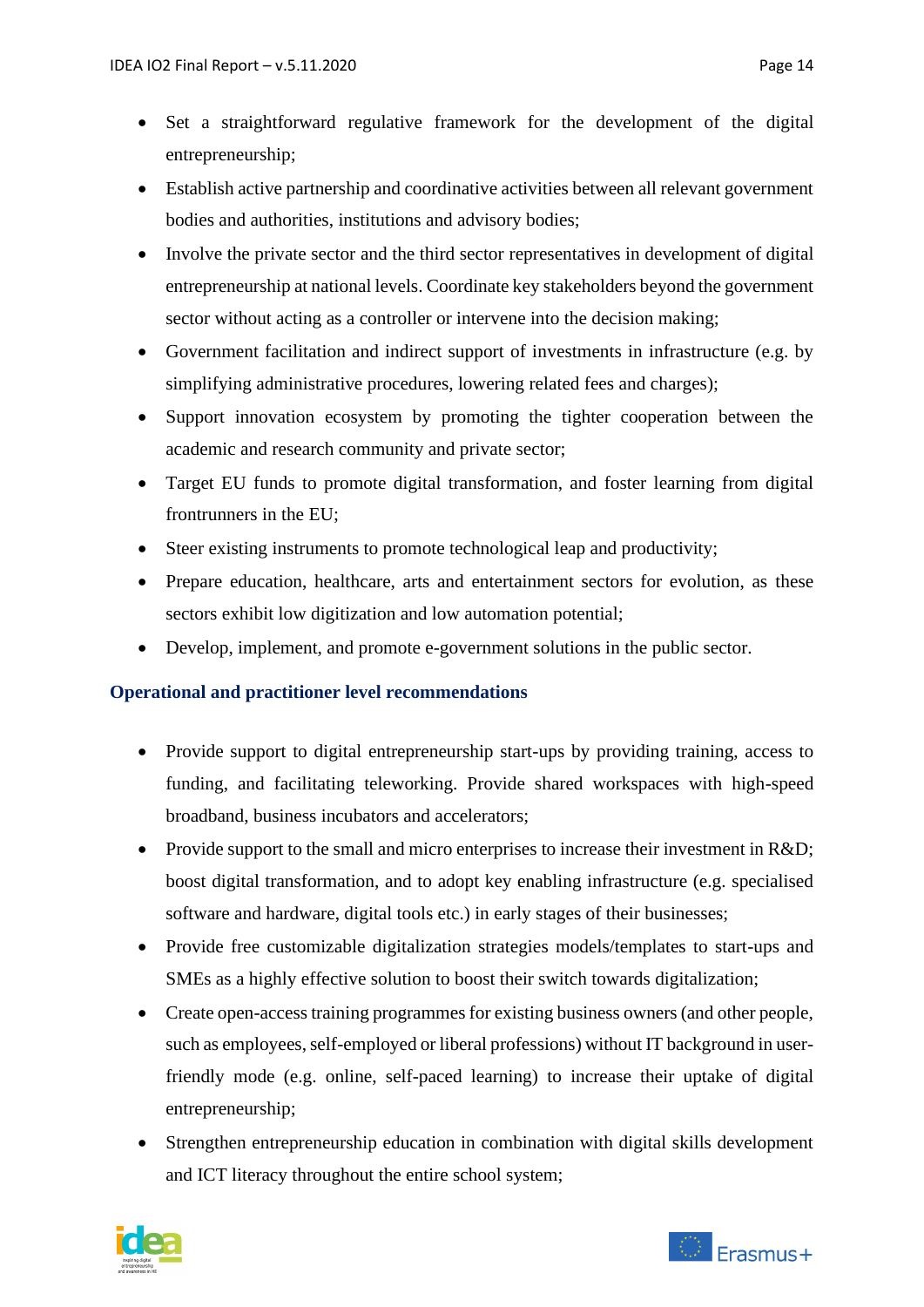- Promote and increase take-up of internet services by the general population;
- Capture and develop talents, stimulate lifelong learning among employees and grow the pool of ICT specialist population;
- Re-skill the workforce especially in sectors with low current digitization rates and high future automation potential;
- Train employees in SMEs to equip them with the specialized skills needed for implementing digitalization within the company;
- Increase public and private support enabling the population to improve their digital skills and gain work experience – by creating different platforms to get skills by young people or unemployed people who want to get a higher qualification;

#### <span id="page-14-0"></span>**HE context recommendations**

- Incentivise universities to include knowledge exchange and collaboration in their longterm vision, both for teaching and for research activities. Involve non-academic stakeholders, public and regional authorities in defining this long-term vision;
- Encourage universities to adopt digitisation as part of their overall strategy in order to transform existing structures and processes, enforce digital change, and enable innovation and entrepreneurship;
- Stimulate external engagement in the governance of HEIs;
- Support cooperative paths and knowledge exchange initiatives between HEIs and entrepreneurial ecosystem;
- Establish interdisciplinary programs in digital entrepreneurship on graduate and postgraduate level;
- Increase offerings of ICT-related subjects and courses in HE curricula;
- Establishing strategic and cross-cutting syllabus in digital entrepreneurship, including the review of curricula and the inclusion a significant percentage of practical disciplines on technological and digital innovation from the early years of study;
- Introduce a broad range of digital initiatives, not just online courses. These include for example: digitized pedagogy and supporting learning, monitoring and assessment systems; scalable online education; dynamic accreditation and examination; and developed research using digital tools, digital data access and digital communications;
- Motivate students to increase their enrolment into the STEM areas: